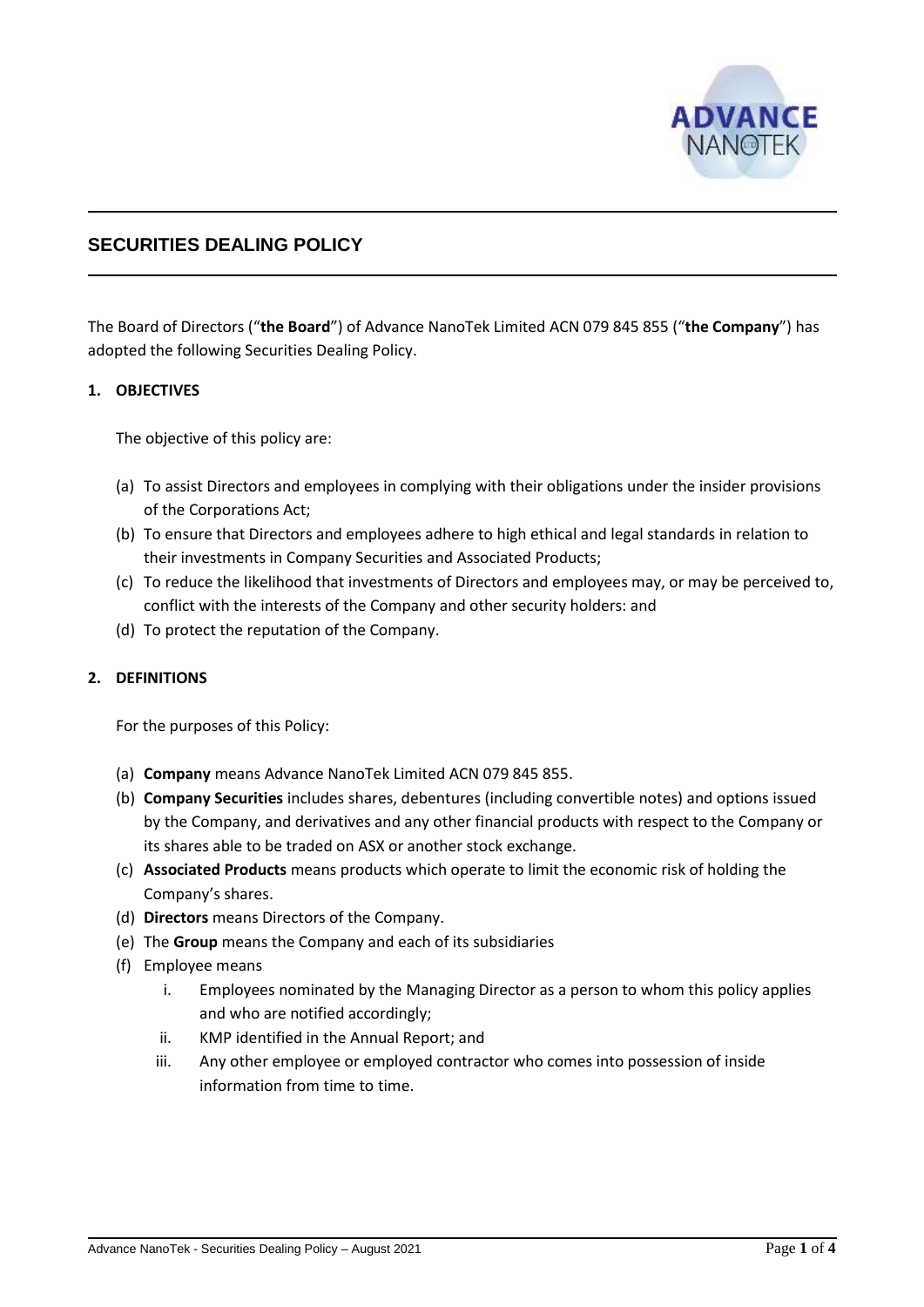# **3. GENERAL POLICY FOR DEALING IN SHARES**

## **3.1.Prohibited conduct**

- 1. Any person who possesses inside information relating to the Group, must not:
	- (a) Deal in Company Securities; or
	- (b) Procure another person to deal in Company Securities; or
	- (c) Directly or indirectly communicate the inside information to another person who you believe is likely to deal in Company Securities in any way or procure a third person to deal in Company Securities.
- 2. Directors must not beach paragraph 1 above and, except in a Trading Window, must not:
	- (a) Alter any orders to buy or sell that currently sit on brokers screens.
	- (b) Create any new orders to buy or sell.

# **4. EXPLANATION OF KEY TERMS**

## **4.1.Inside information**

Information is 'inside information' if:

- (a) It is not generally available: and
- (b) It may have a material effect on the price or value of Company Securities; and
- (c) The person who holds the information knows, or ought reasonably to know, that the information is not generally available and, if it were, it might have a material effect on the price or value of Company Securities.

Information is considered 'generally available' if:

- (a) It can be easily observed; or
- (b) It has been released to the ASX, published in an Annual Report or prospectus or is generally available to the investing public and a reasonable time has elapsed since the information was communicated; or
- (c) It may be deduced, inferred or concluded form the above.

Information would be likely to have a 'material effect' on the price or value of Company Securities if the information might influence persons who commonly acquire Shares in deciding whether or not to acquire or dispose of Company Securities.

#### **4.2.Trading Windows**

The recommended time for any Director to deal in Company Securities or to enter into transactions in Associated Products is during the following periods (Trading Windows):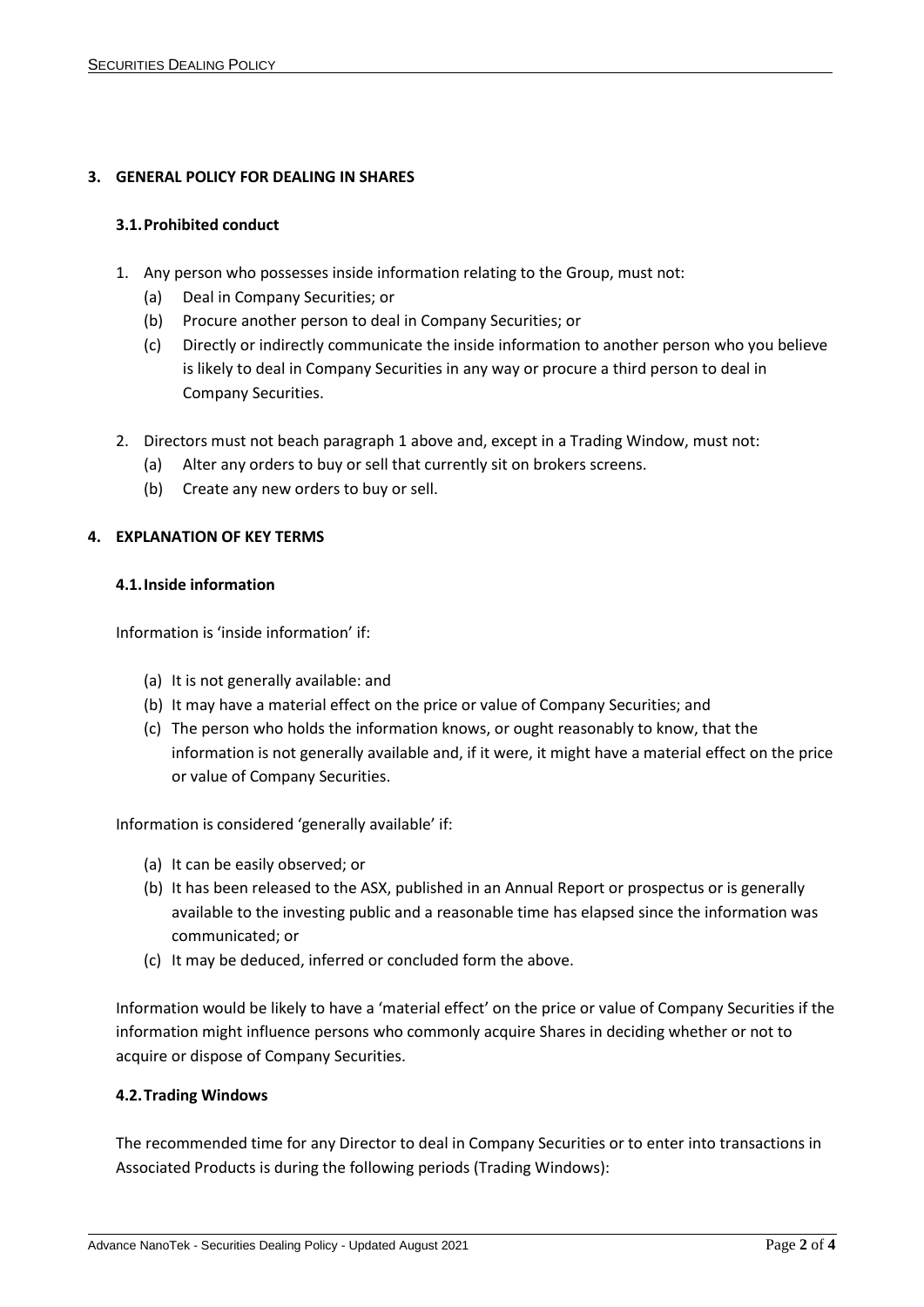- (a) Anytime other than during a blackout period; or
- (b) When the Director is not in breach of 3.1.

## **4.3.Blackout Periods**

Given the heightened risk of actual or perceived insider trading, the Board has determined that Directors are prohibited from dealing in Company Securities or entering into transactions in Associated Products during the following periods (Blackout Periods):

- (a) The two weeks period prior to the release of the Company's half yearly accounts to the ASX until the opening of the Trading Window the business day following the release; and
- (b) The four week period prior to the release of the Company's annual accounts to the ASX until the opening of the Trading Window the business day following the release.

In addition to these set periods, the Board may, from time to time, declare any other period to be a 'Blackout Period' for the purpose of this policy.

During a Blackout Period, Directors must not alter any orders to buy or sell that currently sit on brokers screens and cannot create any new orders to buy or sell. Note trading of shares may still occur in Blackout Periods as a result of unaltered buy or sell orders on broker screens at the start of the Blackout Period that are then bought or sold on market.

The Company Secretary will notify the Directors of the precise opening and closing date of each Blackout Period.

## **5. OTHER DIRECTOR AND KEY LINE MANAGER REQUIREMENTS**

#### **5.1.Director notification to Company Secretary**

Following a completion of a trade in Company Securities, Directors must immediately notify the Company Secretary of any dealing in Company Securities or entering into transactions of Associated Products, so that the ASX can be informed as required under law. This requirement is in addition to any other requirement of this Policy.

#### **5.2.Participation in dividend reinvestment plans etc.**

Directors cannot alter dividend reinvestment plan instructions, any other subscriptions for share or acquisitions of shares during a blackout period or when they possess inside information. Subject to the above, Directors may at any time:

- (a) Acquire Company Securities under a dividend reinvestment plan that is available to all holders of Shares of the same class.
- (b) Subscribe for Shares offered under a disclosure document (e.g. a prospectus).
- (c) Acquire Company Securities under a bonus issue made to all holders of Shares of the same class.
- (d) Acquire Company Securities under a share purchase plan made to all holders of Shares of the same class.